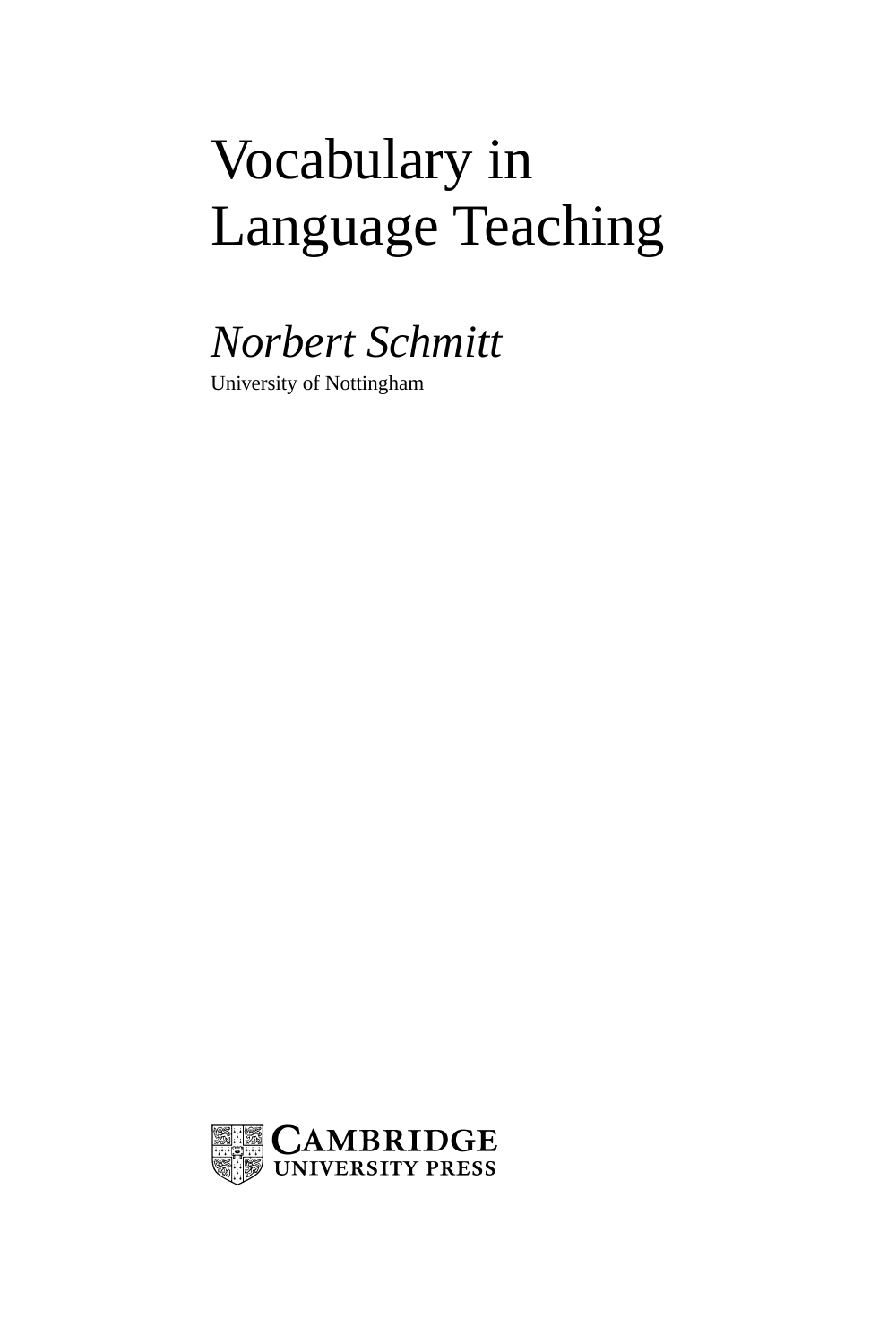PUBLISHED BY THE PRESS SYNDICATE OF THE UNIVERSITY OF CAMBRIDGE The Pitt Building, Trumpington Street, Cambridge, United Kingom

CAMBRIDGE UNIVERSITY PRESS The Edinburgh Building, Cambridge CB2 2RU, United Kingdom www.cup.ac.uk 40 West 20th Street, New York, NY 10011-4211, USA www.cup.org 10 Stamford Road, Oakleigh, Melbourne 3166, Australia Ruiz de Alarcón 13, 28014 Madrid, Spain

© Cambridge University Press, 2000

This book is in copyright. Subject to statutory exception and to the provisions of relevant collective licensing agreements, no reproduction of any part may take place without the written permission of Cambridge University Press.

First published 2000

Printed in the United States of America.

*Typeface* Times Roman  $10\frac{1}{2}$  pt. [AG]

*Library of Congress Cataloging in Publication data*

Schmitt, Norbert. Vocabulary in language teaching / Norbert Schmitt. p. cm. Includes bibliographical references and index. ISBN 0-521-66048-3 (hb) – ISBN 0-521-66938-3 (pb) 1. Language and languages – Study and teaching. 2. Vocabulary. I. Title. P53.9 .S37 2000 418′.007–dc21 99-057110

*A catalogue record for this book is available from the British Library*

ISBN 0 521 660483 hardback ISBN 0 521 669383 paperback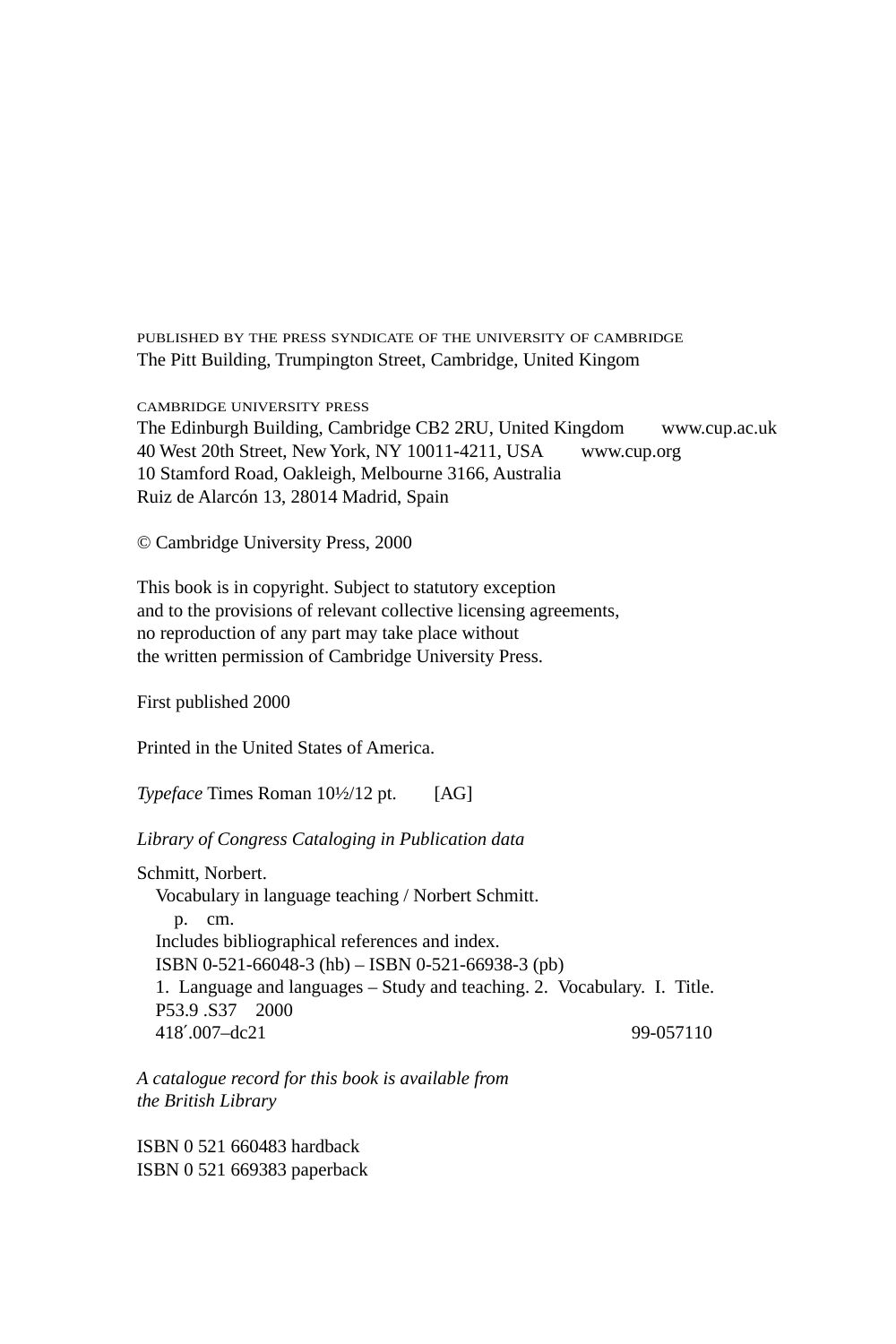### *Contents*

Series editor's preface xi Preface xiii Acknowledgments xv 1 Introduction 1 Size of the English vocabulary 2

How many words do native speakers know? 3 The complex nature of vocabulary 4 Summary 6 Exercises for expansion 7 Further reading 9

2 History of vocabulary in language learning 10

Language teaching methodologies through the ages 10 The Vocabulary Control Movement 15 Research into vocabulary acquisition and organization 17 Historical overview of vocabulary testing 19 Summary 20 Exercises for expansion 21 Further reading 21

3 Aspects of knowing a word: Meaning and organization 22

Word meaning 22 Register 31 Word associations 37 Summary 43 Exercises for expansion 43 Further reading 44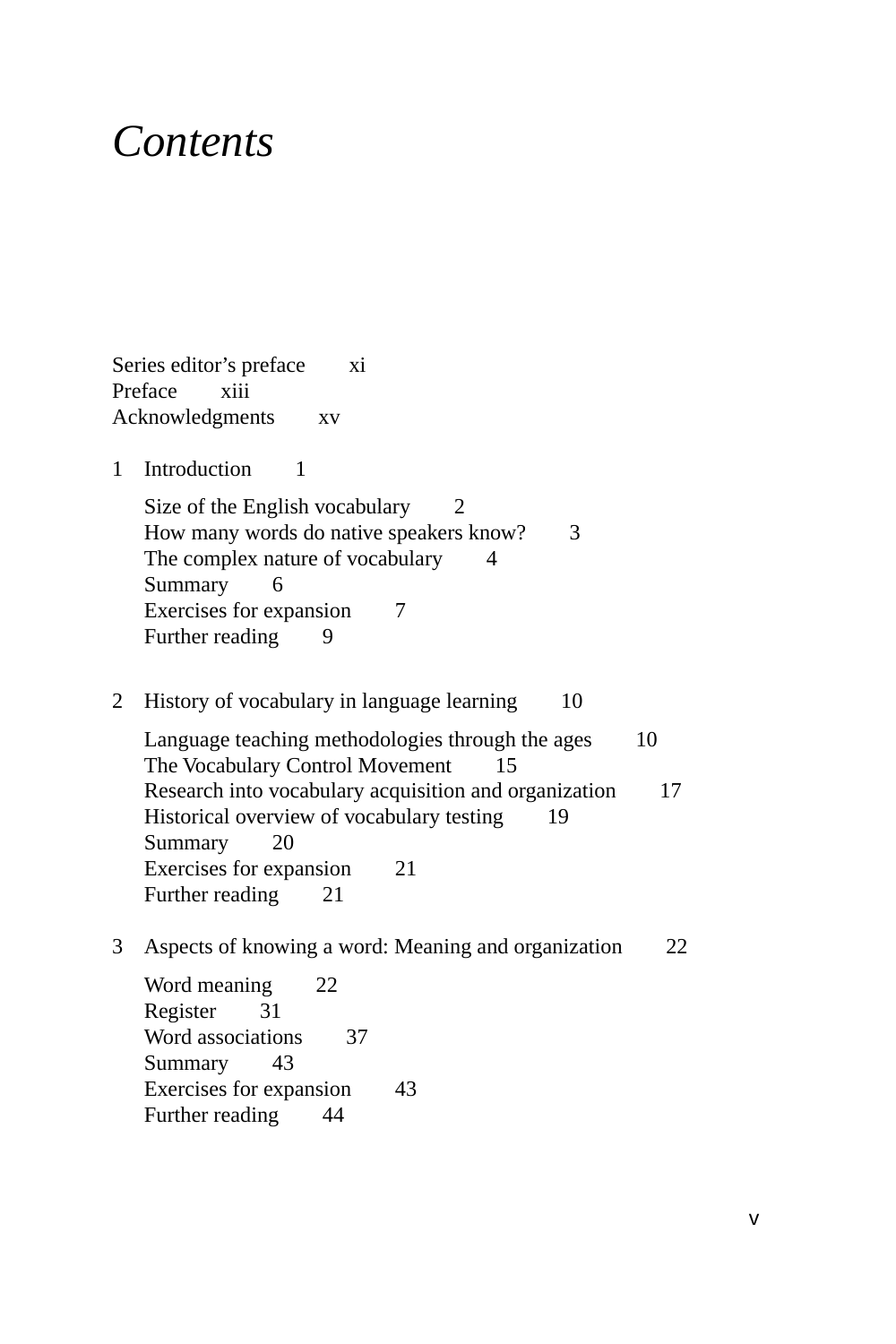- vi Contents
- 4 Aspects of knowing a word: Word form and grammatical knowledge 45

The written form of a word 45 The spoken form of a word 53 Grammatical knowledge 58 Summary 65 Exercises for expansion 66 Further reading 67

5 The use of corpora in vocabulary studies 68

Corpora and their development 68 Applications of corpora 71 Corpus input into dictionaries 81 Summary 88 Exercises for expansion 89 Further reading 95

6 Vocabulary in discourse 96

Multiword units in English 96 Lexical patterning in discourse 102 Cohesive and stylistic effects of vocabulary in discourse 105 Summary 113 Exercises for expansion 113 Further reading 114

7 Vocabulary acquisition 116

The incremental nature of vocabulary acquisition 117 Incidental and explicit learning of vocabulary 120 Acquisition of word meaning and grammatical knowledge 123 MWUs in vocabulary acquisition 127 Role of memory in vocabulary acquisition 129 Vocabulary learning strategies 132 Summary 138 Exercises for expansion 138 Further reading 140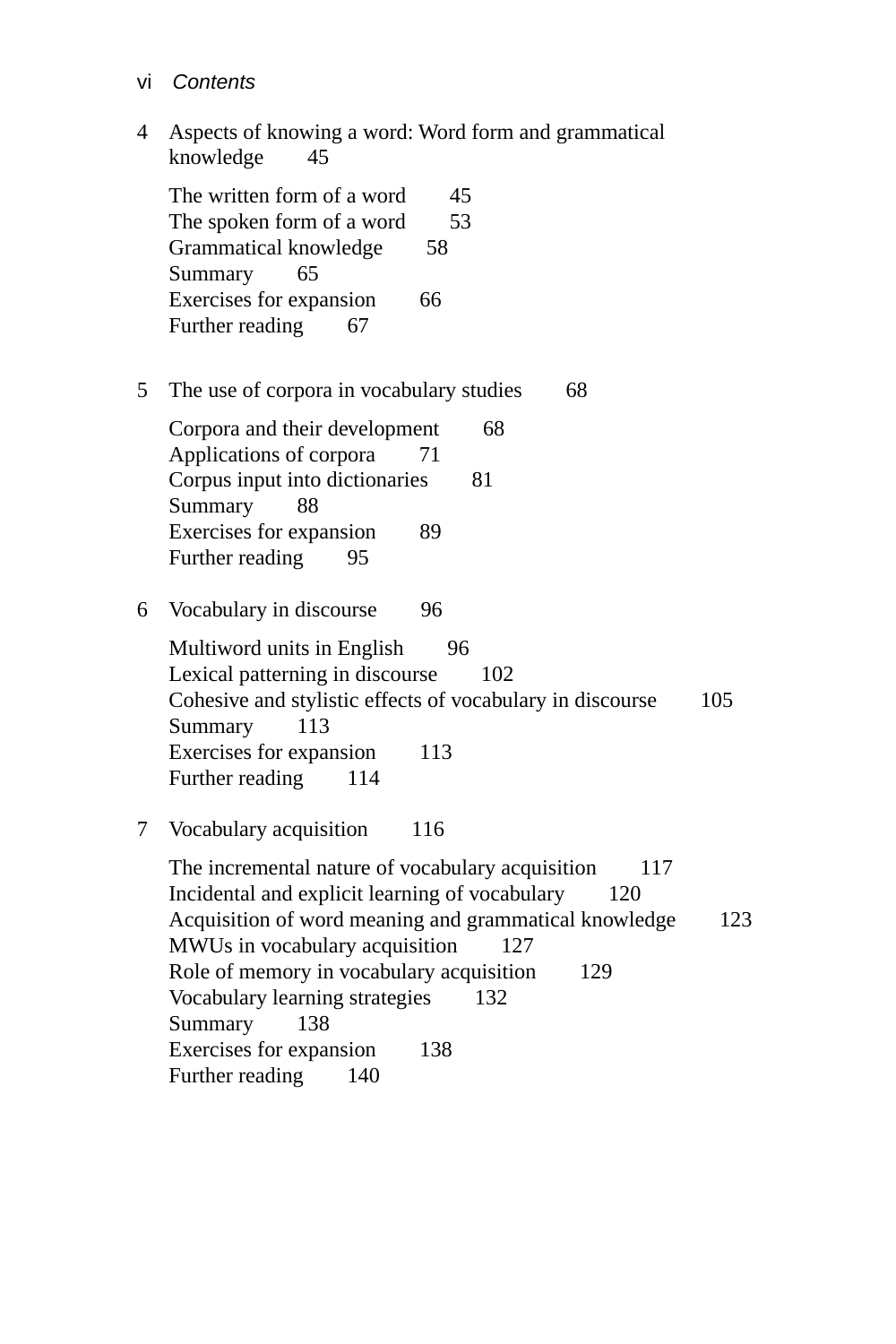8 Teaching and learning vocabulary 142 How many and which words to teach 142 Teaching vocabulary 145 Vocabulary and reading 150 Vocabulary and writing, listening, and speaking 155 Summary 157 Exercises for expansion 158 Further reading 162 9 Assessing vocabulary knowledge 163 What do you want to test? 164 What words do you want to test? 164 What aspects of these words do you want to test? 167 How will you elicit students' knowledge of these words? 172 Examples of current vocabulary test development 174 Summary 178 Exercises for expansion 179 Further reading 180 Appendixes 181 Appendix A Word associations for *illuminate* 181 Appendix B The Academic Word List (AWL) 182 Appendix C Frequency of selected words in CIC/BNC corpora 187 Appendix D Concordance for *made it plain* 188 Appendix E Missing words from the Chapter 8 reading passages 191 Appendix F Vocabulary Levels Test: Version 1 192 References 201

Index 222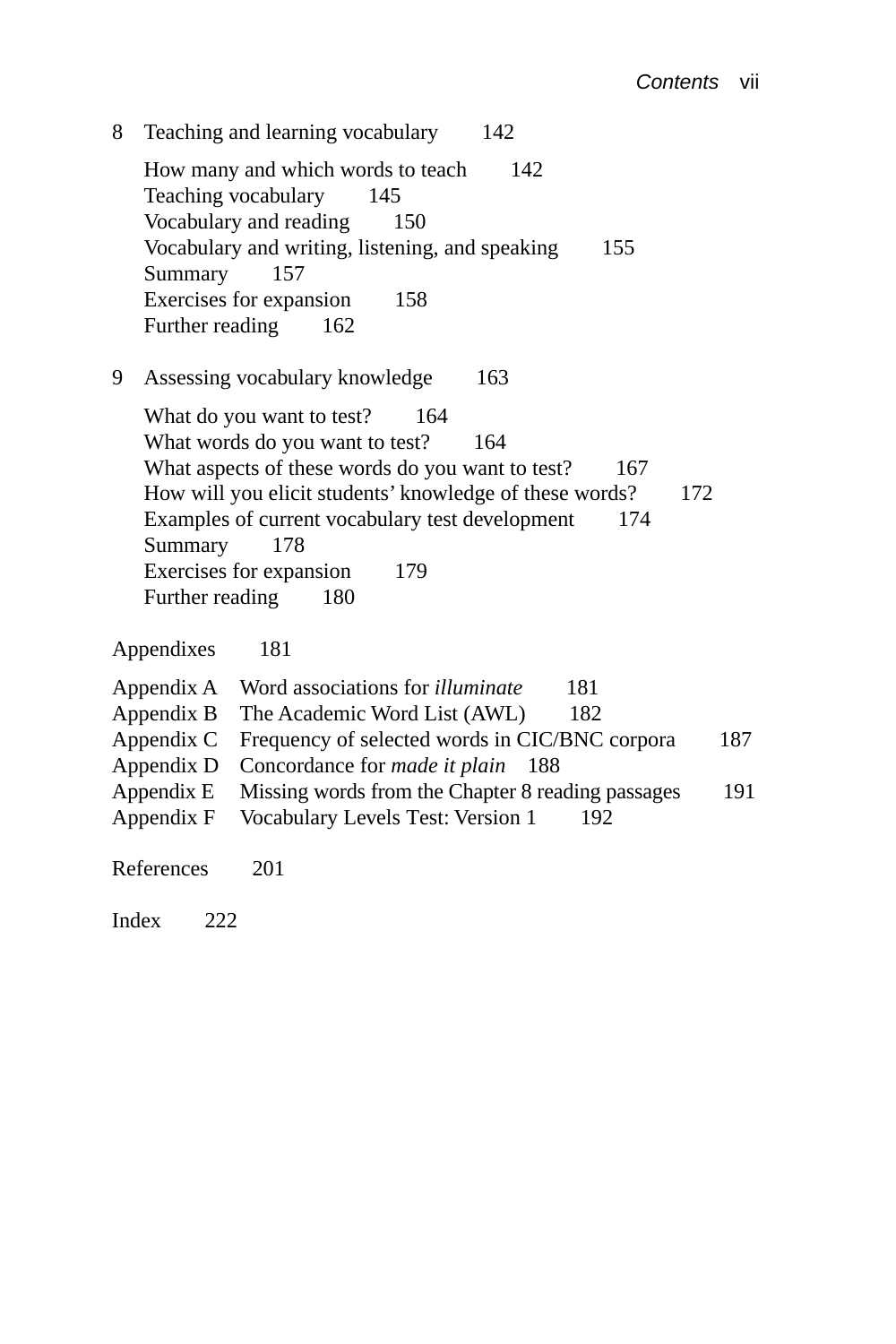## *1 Introduction*

- What is a word?
- What does it mean to know a word?
- How many words are there in English?
- How many of these words do I know?

The White Rabbit put on his spectacles. "Where shall I begin, please your Majesty?" he asked. "Begin at the beginning," the King said, very gravely, "and go on till you come to the end: then stop."

– Lewis Carroll, *Alice's Adventures in Wonderland,* p. 106

The advice given in this quote from *Alice in Wonderland* seems to be appropriate for an introductory text, so to start at the beginning we must consider what we mean by vocabulary. The first idea that probably springs to mind is *words,* a formulation that is admirably adequate for the layperson. But for anyone interested in exploring the subtlety and magic of lexis, the term *word* is too general to encapsulate the various forms vocabulary takes. Consider the following items:

die expire pass away bite the dust kick the bucket give up the ghost

The six examples are synonymous, with the meaning "to die." (*Synonyms* are words that have approximately the same meaning.) However, they are made up of from one to four words. *Die* and *expire* are single words, *pass away* could probably best be described as a phrasal verb, and the last three are idioms. (An *idiom* is a string of words which taken together has a different meaning than the individual component words. Similarly, a *phrasal verb* is made up of a verb plus one or more other words, which also has an idiosyncratic meaning compared to the component words.) Thus there is not necessarily a one-to-one correspondence between a meaning and a single word. Very often, in English at least, meanings are represented by multiple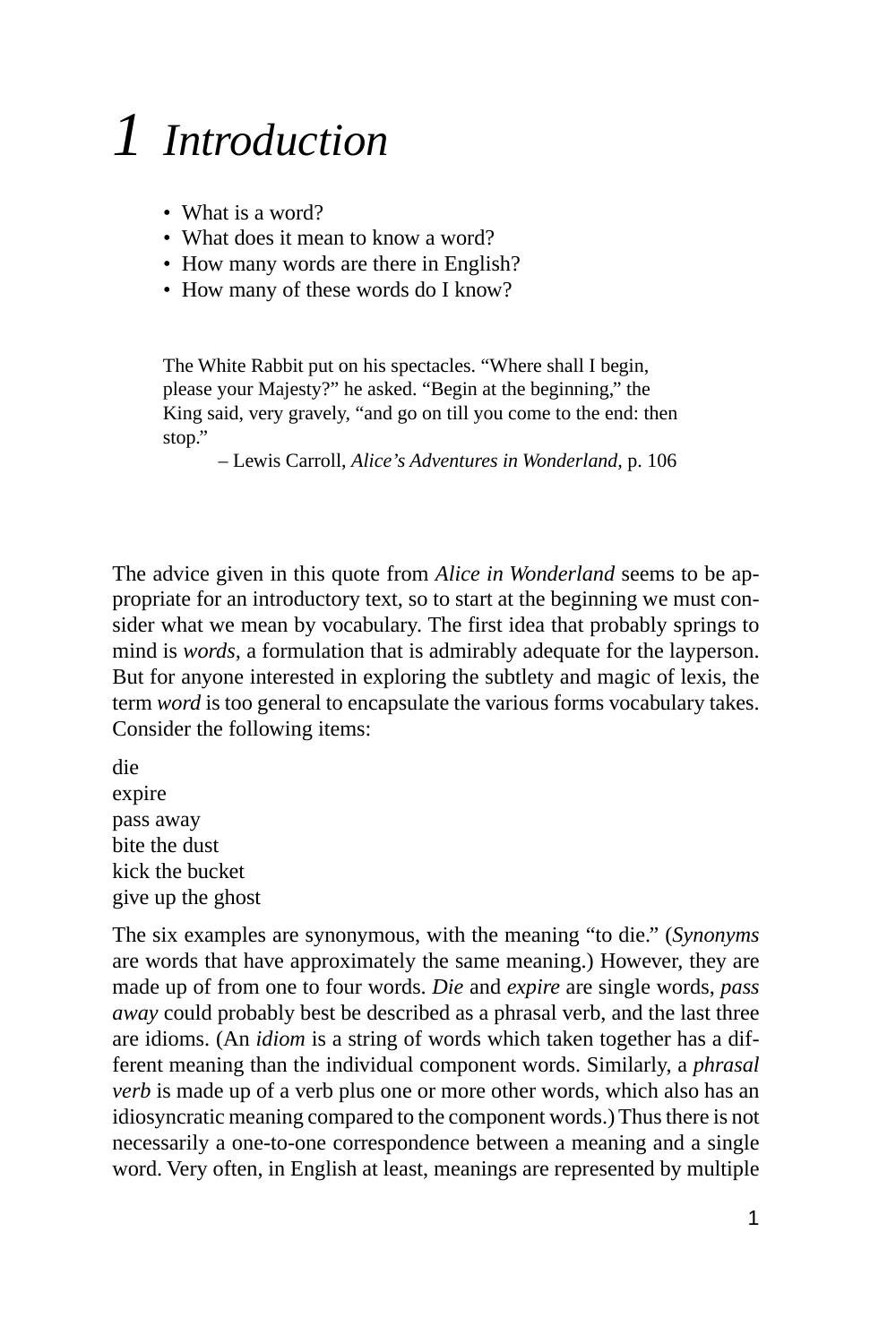words. To handle these multiword units, the term *lexeme* (also *lexical unit* or *lexical item*) was coined. These three interchangeable terms are all defined as "an item that functions as a single meaning unit, regardless of the number of words it contains." Thus, all of the six examples above are lexemes with the same meaning.

In addition to the possible lack of correspondence between individual words and individual meanings, the term *word* also has difficulties with the various grammatical and morphological permutations of vocabulary. It is not all that clear whether *walk, walked, walking,* and *walks* should be counted as a single word or four. Likewise, are *stimulate, stimulative,* and *stimulation* the same word? In these examples, there is a *base, root,* or *stem* word that is the simplest form of that word. To this stem, affixes are added. If the purpose of the affixes is grammatical, then the resulting word is called an *inflection. Walked, walking,* and *walks* are inflections of the root word *walk.* However, if the affixes change the word class of a stem, the result is a *derivative.* Thus *stimulative* (adjective) and *stimulation* (noun) are derivatives of *stimulate* (verb). It is clear that although these words have different *orthographic* (written) shapes, they are closely related in meaning. Sets of words like these are referred to as *word families.*A word family is usually held to include the base word, all of its inflections, and its common derivatives. The term *lemma* is more restricted and includes only the base word and its inflections (Nation & Waring, 1997). This terminology allows us to get around the potential ambiguity of *word,* and to speak of vocabulary in more precise terms when necessary. Not only is this expedient, but there is evidence that the mind groups the members of a word family together, giving a psychological justification for using word families as a unit for counting and teaching (Nagy et al., 1989). (To enhance the accessibility of this book, I will use the term *word* unless more precise terminology is required to make a point.)

These distinctions may seem a bit trivial, but they are essential if we are to answer interesting questions such as "How many words are there in English?" and "How many words do native speakers know?" Scholars have produced widely varying answers to these questions, mainly because they used different definitions of what counted as a word. Let us look at these questions in a bit more depth, because the answers will determine to a large extent how we conceptualize and teach vocabulary.

#### **Size of the English vocabulary**

Reports of the size of the English language in the popular press have a very wide range: from 400,000 to 600,000 words (Claiborne, 1983, p. 5), from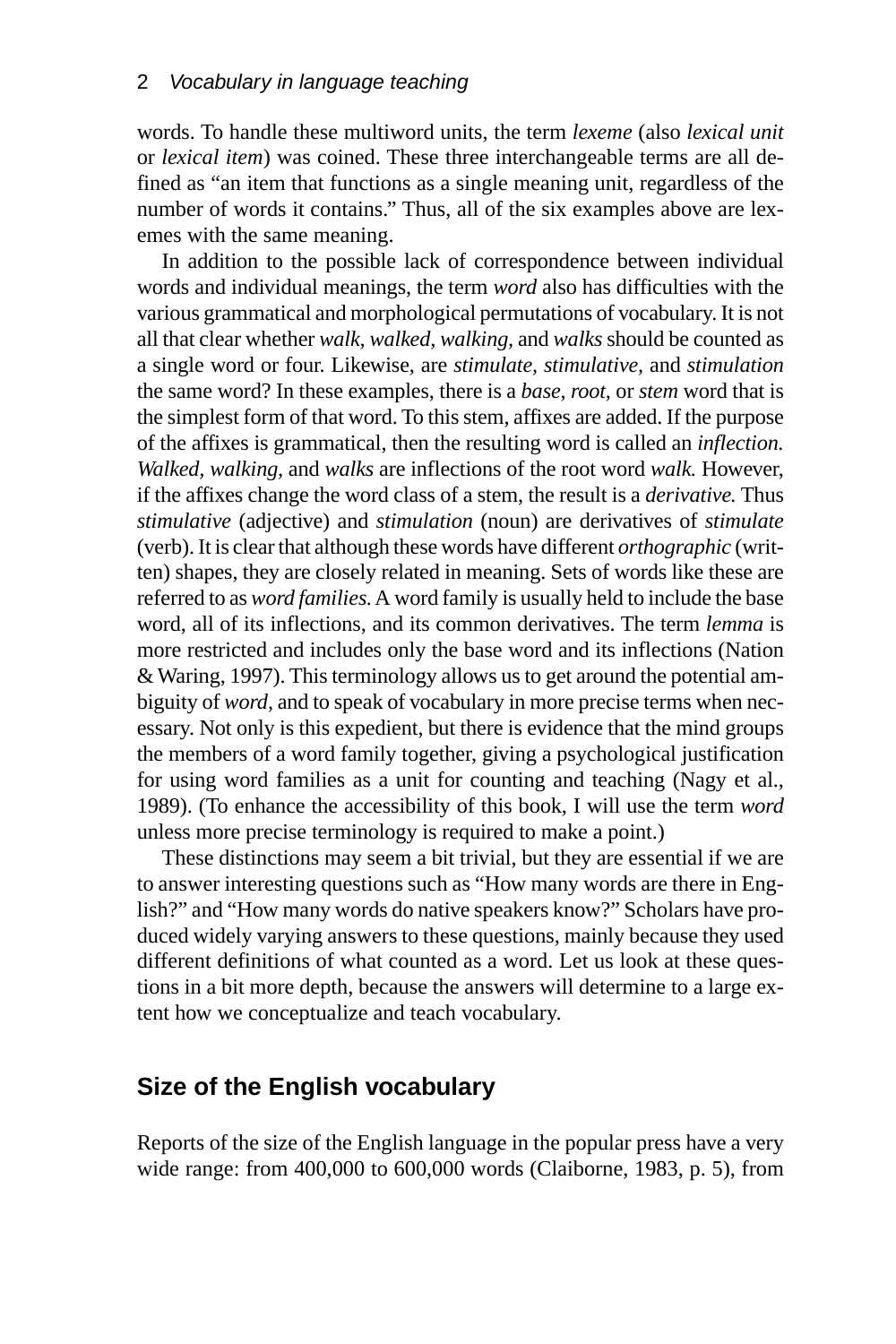a half million to over 2 million (Crystal, 1988, p. 32), about 1 million (Nurnberg & Rosenblum, 1977, p. 11), and 200,000 words in common use, although adding technical and scientific terms would stretch the total into the millions (Bryson, 1990). This discrepancy is due largely to differing definitions of a word, and so a study attempted to produce a more reliable estimate by using word families instead of words as the unit of counting. Goulden, Nation, and Read (1990) counted the number of word families in *Webster's Third New International Dictionary* (1963), which is one of the largest nonhistorical dictionaries of English. Dictionaries such as this obviously cannot contain every current word family, but they are still the best resource available, and therefore estimates of the number of words in a language have usually been based on them. After excluding entries such as proper names and alternative spellings, Goulden et al. found that the dictionary contained about 54,000 word families. This is a huge number of items (remember that each word family contains several words), and so we as teachers must give up on the idea of ever teaching all of them to our students in a classroom situation. Only a fraction are likely to be acquired through formal study, leaving the pedagogical implication that any others will have to be acquired through simple exposure to the language or not acquired at all. This puts a premium on nonteaching activities that can bolster exposure to a language, with reading being an especially important source.

#### **How many words do native speakers know?**

Mastery of the complete lexicon of English (and probably any other language) is beyond not only second language learners but also native speakers. Still, the amount of vocabulary the average native speaker acquires is prodigious. This is shown by studies that have estimated that English native-speaking university graduates will have a vocabulary size of about 20,000 word families (Goulden et al., 1990; D'Anna, Zechmeister, & Hall, 1991). Nation and Waring (1997, p. 7) review vocabulary size studies and conclude that

the best conservative rule of thumb that we have is that up to a vocabulary size of around 20,000 word families, we should expect that [English] native speakers will add roughly 1,000 word families a year to their vocabulary size. This means that a [L1] five year old beginning school will have a vocabulary of around 4,000 to 5,000 word families.

This would be consistent with a 20-year-old university student having 20,000 word families. In contrast to the impossibility of learning every word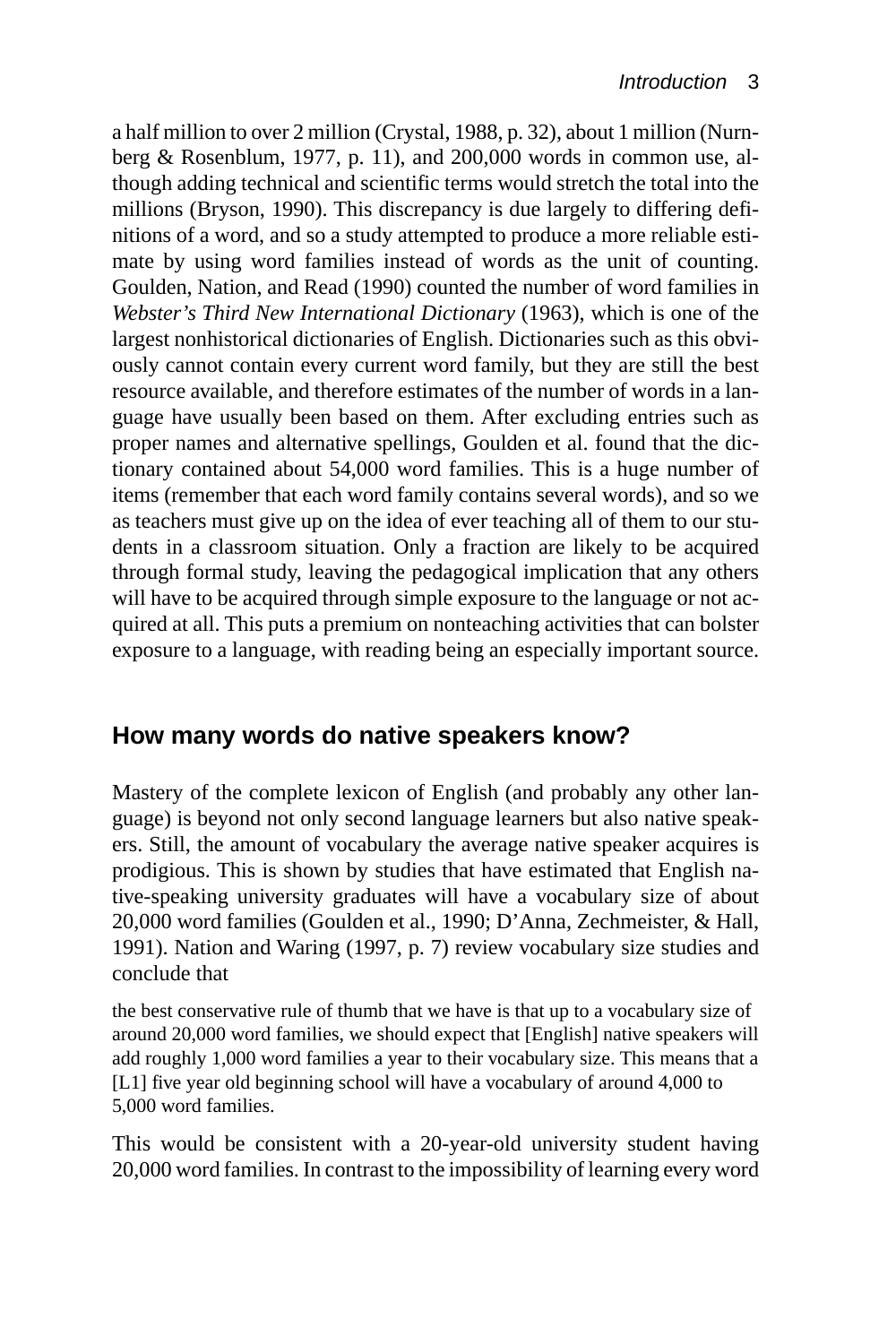in English, these figures indicate that building a native-sized vocabulary might be a feasible, although ambitious, undertaking for a second language learner.

Let us put the scope of this task into perspective. Imagine learning 15,000 to 20,000 telephone numbers. For each of these numbers you must remember the person and address connected with those numbers. This might be somewhat analogous to learning all of the various kinds of lexical knowledge attached to each word. Then, because these are word families and not single words, you would have to learn not only the single number, but also the home, work, and facsimile variants. Of course, vocabulary and phone numbers are not directly comparable, but the example does indicate the magnitude of achievement in learning a such a vocabulary.

Indeed, learning language is probably the most cognitively (mentally) challenging task a person goes through. But whereas the grammar of a language is largely in place by the time a child is 10 years old (Crystal, 1987, p. 243), vocabulary continues to be learned throughout one's lifetime. This is because the grammar of a language is made up of a limited set of rules, but a person is unlikely to ever run out of words to learn.

#### **The complex nature of vocabulary**

The mechanics of vocabulary learning are still something of a mystery, but one thing we can be sure of is that words are not instantaneously acquired, at least not for adult second language learners. Rather, they are gradually learned over a period of time from numerous exposures. This incremental nature of vocabulary acquisition manifests itself in a number of ways. We have all had the experience of being able to recognize and understand a word when we see it in a text or hear it in a conversation, but not being able to use it ourselves. This common situation shows that there are different degrees of knowing a word. Being able to understand a word is known as *receptive knowledge* and is normally connected with listening and reading. If we are able to produce a word of our own accord when speaking or writing, then that is considered *productive knowledge* (*passive/active* are alternative terms).

The assumption is that people learn words receptively first and later achieve productive knowledge. This generally seems to be the case, but in language learning there are usually exceptions. An example of knowing a word productively (at least in speaking mode) but not receptively in the written mode happened to me with a word connected with law. I had often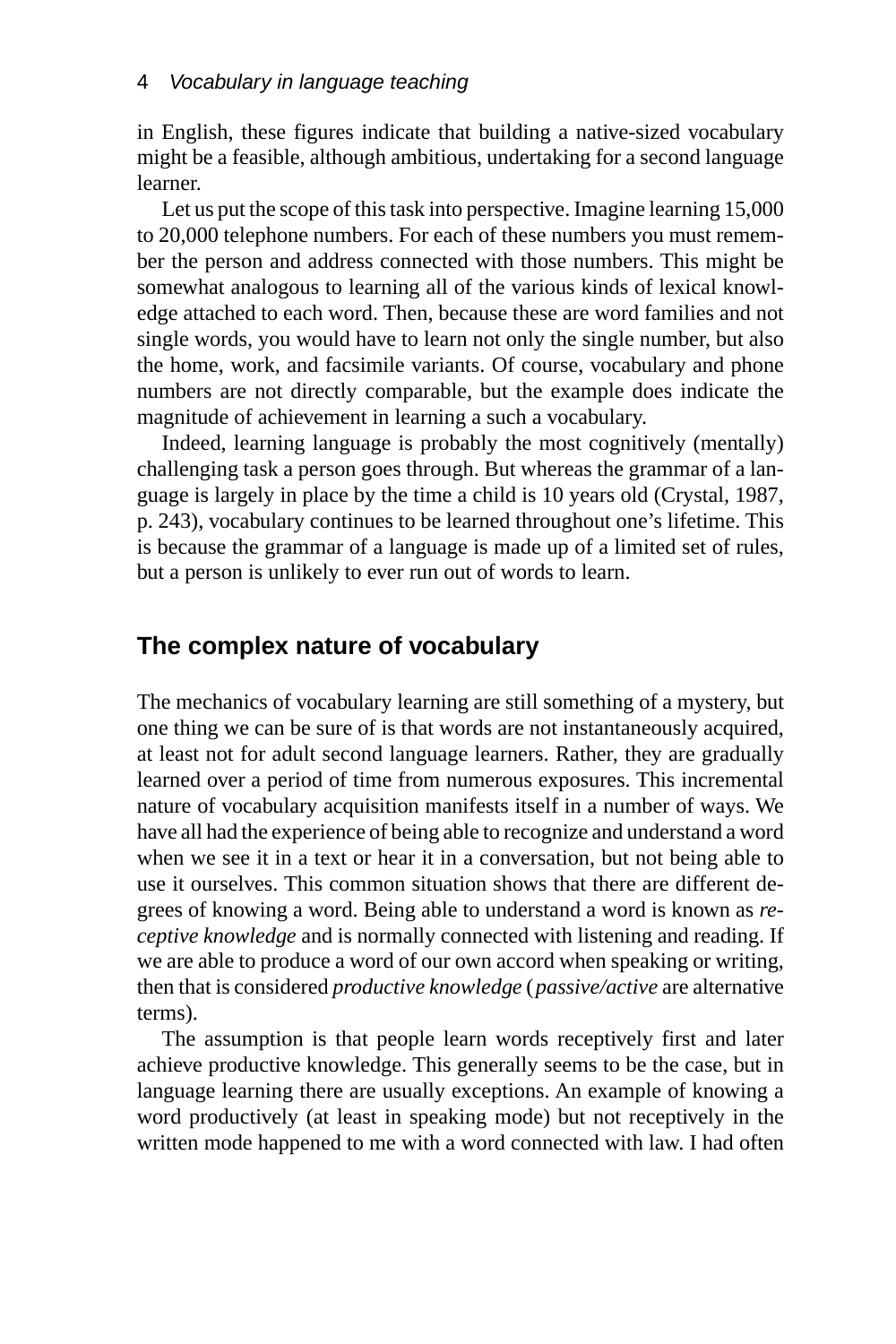heard and verbally used a word describing the formal charging of a criminal with a crime or offense. I never had the occasion to write this word, although I assumed from its pronunciation (In 2dayt) that the spelling was "indite." At the same time I had occasionally seen the word *indict.* I did not know what it meant, but assumed that it rhymed with *predict.* It was only later that I figured out that *indict* was the spelling for the word I had used for years to talk about law.

This anecdote shows that framing mastery of a word only in terms of receptive versus productive knowledge is far too crude. I had good productive mastery over the spoken form of *indict,* but not over its written form. This suggests that we also need to consider the various facets of knowing a word. Of course, everyone realizes that a word's meaning must be learned before that word can be of any use. In addition, there is the practical matter of mastering either the spoken or the written form of the word before it can be used in communication. A person who has not thought about the matter may believe that vocabulary knowledge consists of just these two facets – meaning and word form. But the potential knowledge that can be known about a word is rich and complex. Nation (1990, p. 31) proposes the following list of the different kinds of knowledge that a person must master in order to know a word.

- the meaning(s) of the word
- the written form of the word
- the spoken form of the word
- the grammatical behavior of the word
- the collocations of the word
- the register of the word
- the associations of the word
- the frequency of the word

These are known as types of *word knowledge,* and most or all of them are necessary to be able to use a word in the wide variety of language situations one comes across. The different types of word knowledge are not necessarily learned at the same time, however. As we have seen, being able to use a word in oral discourse does not necessarily entail being able to spell it. Similarly, a person will probably know at least one meaning for a word before knowing all of its derivative forms. Each of the word-knowledge types is likely to be learned in a gradual manner, but some may develop later than others and at different rates. From this perspective, vocabulary acquisition must be incremental, as it is clearly impossible to gain immediate mastery of all these word knowledges simultaneously. Thus, at any point in time, un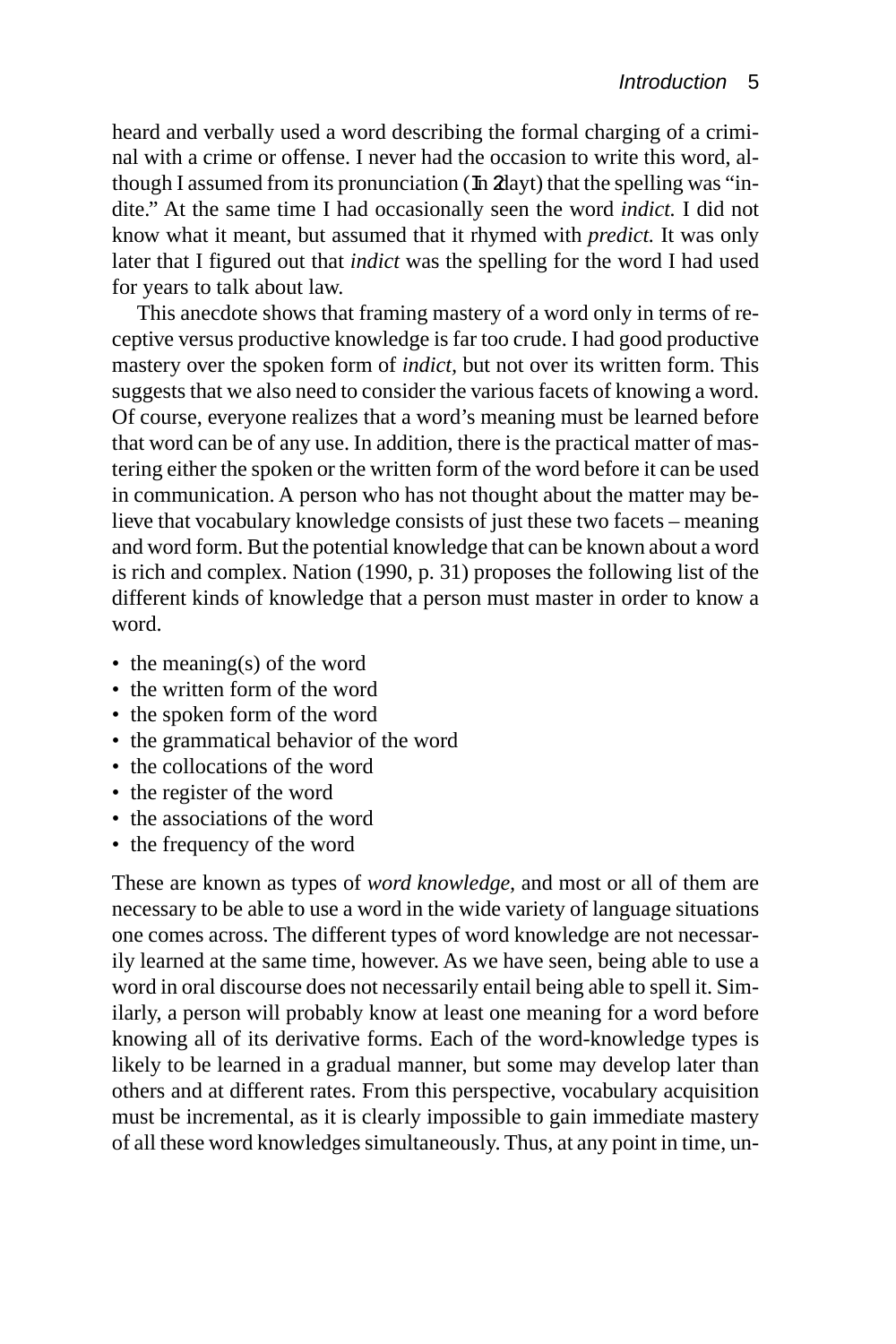less the word is completely unknown or fully acquired, the different word knowledges will exist at various degrees of mastery.

Nation's list is convenient in that it separates the components of lexical knowledge for us to consider. But we must remain aware that this is an expedient, and in reality the different kinds of word knowledge are almost certainly interrelated. For example, frequency is related to formality (part of register) in that more frequent words tend to be less formal, and less frequent words tend to be more formal. Thus, greater awareness of formality is likely to be somehow related to awareness of a word's frequency of occurrence, even if this awareness is unconscious. It would therefore be logical to suspect that increasing knowledge of one word-knowledge aspect could help improve knowledge of related aspects. At this point, however, it would still be speculation, as research into these connections is just beginning (e.g., Schmitt & Meara, 1997; Schmitt, 1998b). Therefore, although we can use a word-knowledge perspective to *describe* "what it means to know a word," we will have to wait and see whether it can be used to *explain* lexical acquisition and processing. My own opinion is that word knowledge is a useful framework to discuss vocabulary, and so I have used it as a scaffold in this book to ensure that all of the major vocabulary issues are addressed. Thus, in Chapters 3 to 5, all of the word-knowledge types will be discussed in more detail, hopefully giving you a broad understanding of lexical knowledge.

#### **Summary**

*In this introduction, I defined several terms that are necessary to discuss vocabulary with precision. I also indicated that languages contain huge numbers of words, something that was probably already obvious from the thickness of your dictionary. Although nobody can learn all of these words, learning the amount of vocabulary a native speaker knows is still an amazing feat. Moreover, the learning process is not an all-or-nothing process in which a word is suddenly and completely available for use. Rather, our knowledge of individual words grows over time, both in our ability to use them receptively and productively and in the different kinds of word knowledge we come to master. With the background knowledge from this chapter in hand, we should be ready to explore the fascinating world of how vocabulary is learned and used. But first we start by considering how people have viewed vocabulary over the ages, and how this has led to our current thinking in the field.*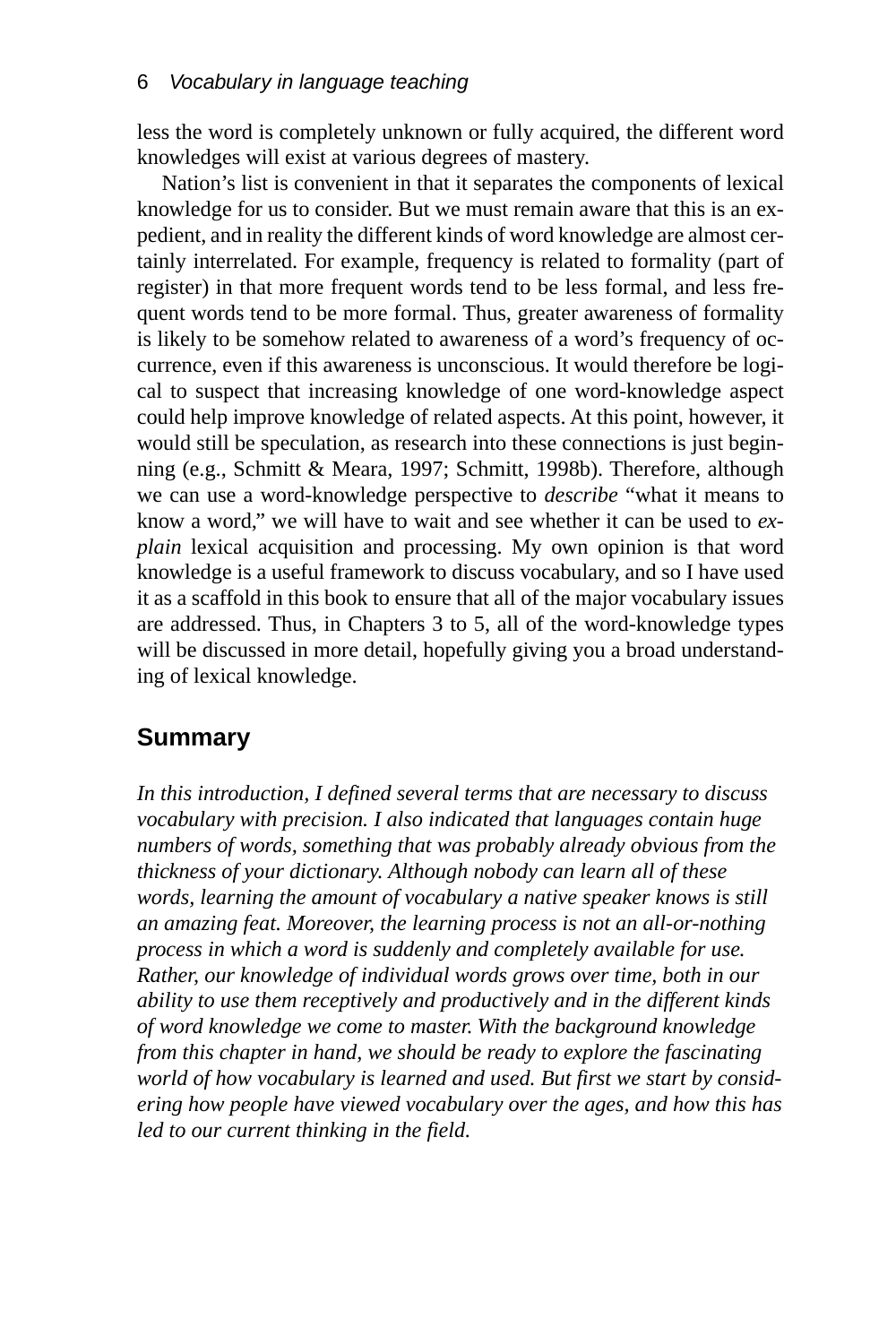#### **Exercises for expansion**

- 1. Take a text several pages long and choose a few relatively common words. Count how often they occur according to the "word" versus "lexeme" versus "word family" definitions. Is there a great deal of difference in the counts?
- 2. Make your own estimate of the number of words in a language. Take a dictionary and find the average number of words defined on a page.Then multiply this by the number of pages in the dictionary. From this total, scholars have typically eliminated classes of words such as proper names (Abraham Lincoln) and compound words (dishwasher). Do you agree with this, and should any other classes be disregarded? How does the size of the dictionary affect the total size estimate?
- 3. To estimate how many word families you know, take this test developed by Goulden et al. (1990).

You will find below a list of fifty words that is part of a sample of all the words in the language.The words are arranged more or less in order of frequency, starting with common words and going down to some very unusual ones.

#### **Procedure**

- 1. Read through the whole list. Put a check mark next to each word you know, that is, you have seen the word before and can express at least one meaning of it.Put a question mark next to each word that you think you know but are not sure about. (Do not mark the words you do not know.)
- 2. When you have been through the whole list of fifty words, go back and check the words with question marks to see whether you can change the question mark to a check mark.
- 3. Then find the last five words you checkmarked (i.e., the ones that are farther down the list). Show you know the meaning of each one by giving a synonym or definition or by using it in a sentence or drawing a diagram, if appropriate.
- 4. Check your explanations of the five words in a dictionary. If more than one of the explanations is not correct, you need to work back through the list, beginning with the sixth to last word you checkmarked. Write the meaning of this word and check it in the dictionary. Continue this process until you have a sequence of four checkmarked words (which may include some of the original five you checked) that you have explained correctly.
- 5. Calculate your score for the fifty-item test on the next page by multiplying the total number of known words by 500. Do not include the words with a question mark in your scoring.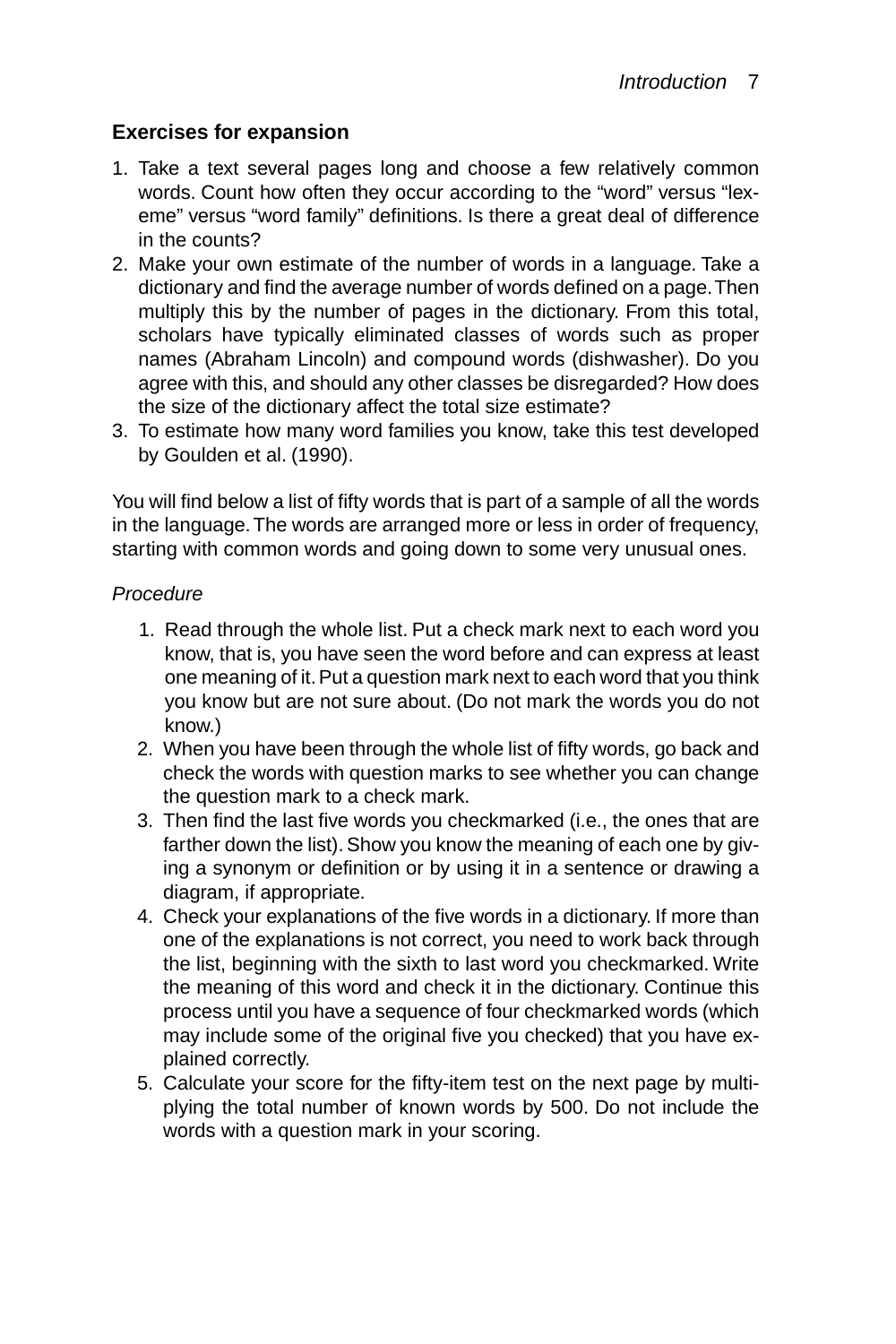- 
- 
- 
- 
- 
- 
- 
- 
- 
- 9. homage 19. stationary 29. weta
- 
- 31. detente 41. gamp
- 32. draconic 42. paraprotein
- 33. glaucoma 43. heterophyllous
- 
- 35. permutate 45. resorb
- 
- 
- 38. brazenfaced 48. masonite
- 
- 40. anthelmintic 50. polybrid
- 
- -
	-
- 34. morph 44. squirearch
	-
- 36. thingamabob 46. goldenhair
- 37. piss 47. axbreaker
	-
- 39. loquat 49. hematoid
	-
- 1. bag 11. avalanche 21. bastinado
- 2. face 12. firmament 22. countermarch
- 3. entire 13. shrew 23. furbish
- 4. approve 14. atrophy 24. meerschaum
- 5. tap 15. broach 25. patroon
- 6. jersey 16. con 26. regatta
- 7. cavalry 17. halloo 27. asphyxiate
- 8. mortgage 18. marquise 28. curricle
	-
- 10. colleague 20. woodsman 30. bioenvironmental

(Adapted from Goulden et al.)\*

Nation and Waring (1997) suggest that an average university-educated English native speaker has a vocabulary of about 20,000 word families. How do you compare? Why do you think you are above or below the figure they mentioned? How accurate do you think this test is? See Chapter 9 for more on this and other vocabulary tests.

4. Consider your own level of knowledge of the words in your lexicon. Listen for words in conversations and watch for words in texts that you understand well but never use yourself productively. Do there seem to be many words like this? Are there any examples of the opposite case where you use them easily when speaking, but have trouble spelling them? Words for which we have these partial states of knowledge are often the rarer ones. Considering that the majority of the words in a language are relatively rare, how would you evaluate the following statement?

The standard state of vocabulary knowledge, even for native speakers, is partial knowledge.

<sup>\*</sup> From R. Goulden, P. Nation, & J. Read (1990). How large can a receptive vocabulary be? *Applied Linguistics 11,* 358–359. Reproduced by permission of Oxford University Press and the authors.